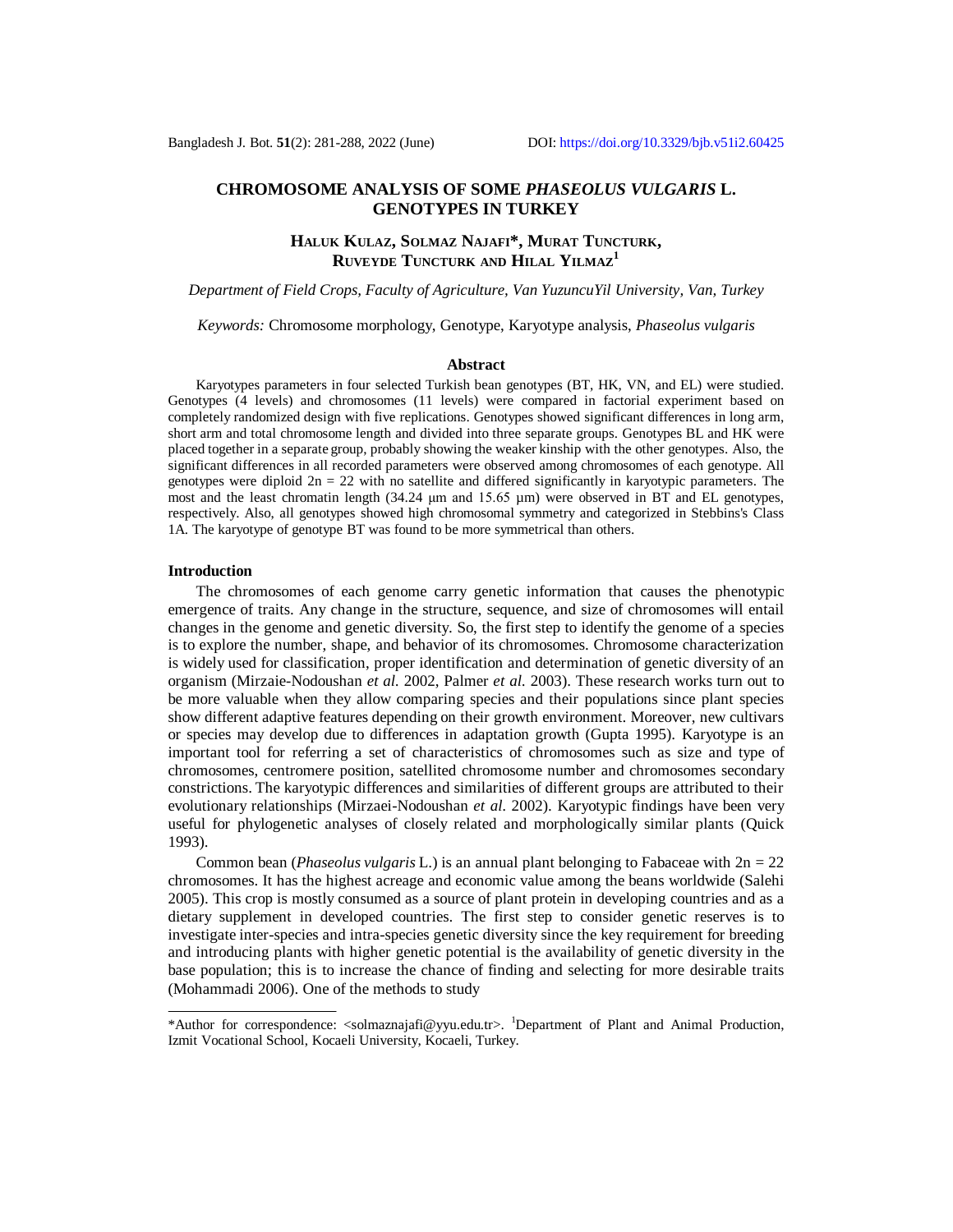genetic diversity is the cytological techniques that identify appropriate individuals in a plant population. In this respect, it is of crucial importance to explore the cytological characteristics of different bean cultivars in order to identify more adaptive populations and accomplish higher yields. According to Mihaela Cimpeanu *et al.* (2005) all of the studied cultivars had  $2n = 22$ submetacentric and morphologically uniform chromosomes without satellite. On the other hand, Mercado-Roaru and Delgado-Salinas (1998) reported metacentric and submetacentric chromosomes in studied 10 karyotypes except *Phaseolus filiformis* and *P. chiapasanus* which possess metacentric chromosomes and sub telocentric chromosomes. Sadeghi and Cheghamirza (2012) studied cytogenetic diversity of some cultivars of beans and reported that among the 13 studied genotypes, the ploidy levels were  $x=9$  (for two diploids),  $x=10$  (for two diploids) and  $x=11$ (for nine diploids).

The present study was conducted to analyze the genomes of four best selected Turkish bean genotypes based on their karyotypic and chromosomal information. It is believed that these selected genotypes have differences based on chromosomal characteristics, which may be a source of extensive genetic diversity and/or chromosomal abnormalities. Also, the expected results can be used in breeding and crossing programs of this crop.

#### **Materials and Methods**

Genotypes grown in 10 provinces located in the east and center of Turkey were selected in the 2011 and 2012 years. At the end of the second year followed by harvesting, four superior genotypes were selected out of total 38 genotypes based on seed weight, size, quality and other parameters scores. The least and the highest scores were 346 and 443, respectively. Genotypes with a score of 400 or more were considered as superior genotypes (Table 1).

| Genotype code | Region        | Selection code |
|---------------|---------------|----------------|
| <b>BT</b>     | <b>Bitlis</b> | 471            |
| HK.           | Hakkari       | 596            |
| VN            | Van           | 387            |
| EI.           | Elazig        | 411            |

**Table 1. Genotypes, regions and selection codes of studied Turkish** *Phaseolus vulgaris.*

The study was carried out at the Department of Field Crops, Faculty of Agriculture, Van Yuzuncu Yil University of Turkey. The chromosome number was studied based on the observation of mitosis of end-root meristem cells, which are highly capable of fast division and have a high mitotic index. The seeds of the studied cultivars were sterilized with 2% sodium hypochlorite solution and were culture in sterile filter papers and incubated in growth chamber at 20°C. After germination, roots of 1-2 cm in length were selected and pretreated with αbromonaphthalene solution (0.5%) for 4 hrs. (Najafi *et al.* 2013). Then, root segments rinsed 30 minutes with water and placed in Lewitsky's solution for 16 hrs. as a fixative for karyotypic studies. The samples rinsed with water (30min) and hydrolyzed with 1N NaOH at 60°C for 10 min in a hot water bath. Then, samples dried, stained by Aceto-Orcein solution (2%) and examined by the squash technique (Agayev 1996) on the slide. The best metaphase plates were captured at 100 X magnification using BX50 Olympus optic microscope for measuring karyotype parameters. Several parameters including long arm length (LAi), short arm length (SAi), total chromosome length (TL), arms ratio (AR), short arm to long arm length ratio (r-value), chromosome form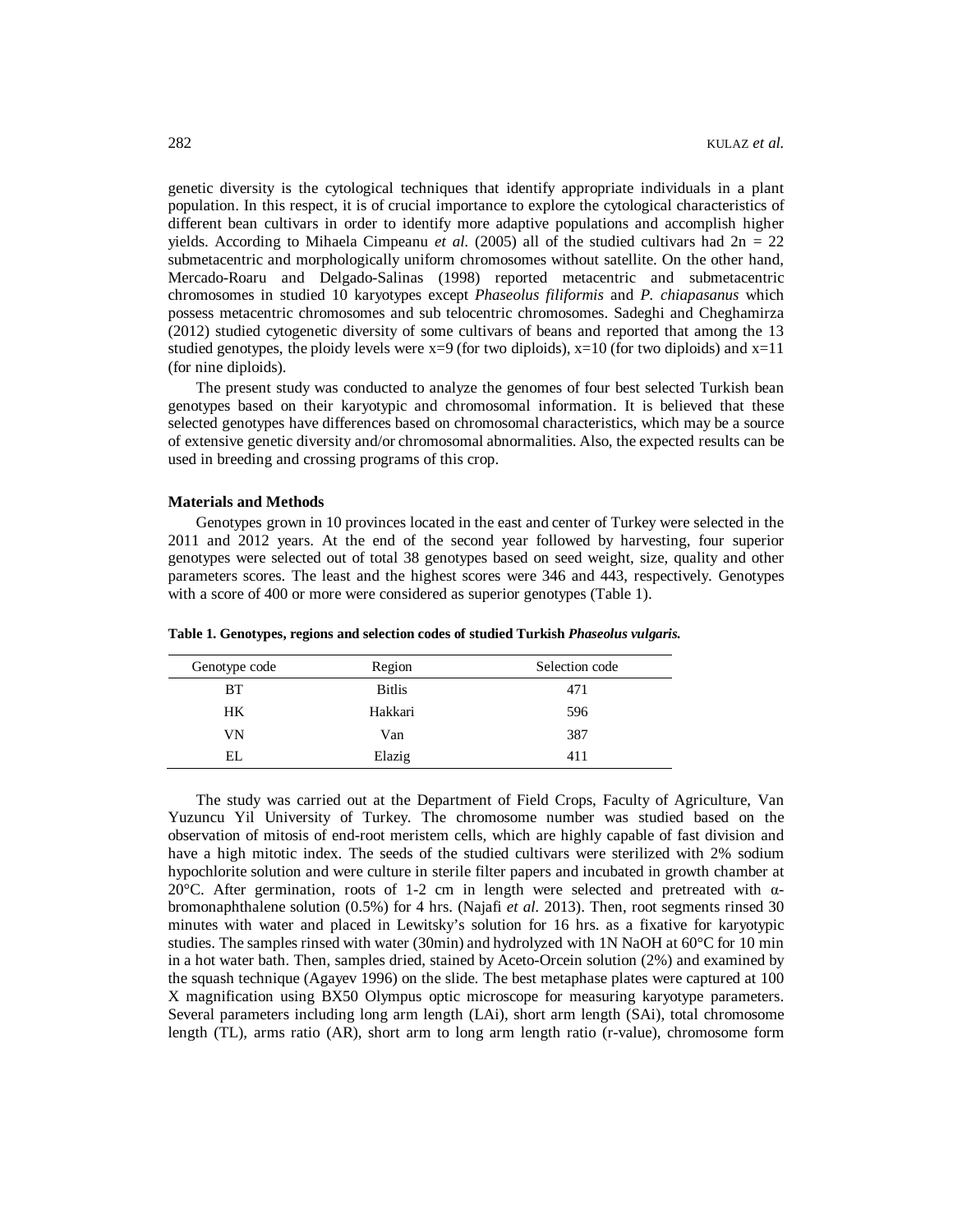percentage (%F), total karyotypic form percentage (%TF), total chromatin length (X), intrachromosomal asymmetry index  $(A<sub>1</sub>)$  and interchromosomal asymmetry index  $(A<sub>2</sub>)$  were calculated (Romero Zarco 1986) (Table 2).

**Table 2. Cytogenetic parameters used to analyze** *Phaseolus vulgaris* **karyotypes.**

| Parameters                               | Formula                                                           |
|------------------------------------------|-------------------------------------------------------------------|
| Short arm (SAi)                          | Distance between the end of the short arm to centromere $(\mu m)$ |
| Long arm $(LAi)$                         | Distance between the end of the long arm to centromere $(\mu m)$  |
| Total length (TL)                        | $TL=LAi+SAi$ ( $\mu$ m)                                           |
| Centromer index (CI)                     | $CI = \frac{{s_1}}{TL_1}{\times}100\,(%)$                         |
| Intrachromosomal Asymmetry Index $(A_1)$ | $A1 = 1$<br>m                                                     |
| Interchromosomal Asymmetry Index $(A_2)$ | Sx.                                                               |

n: chromosome number

Genotypes (4 levels) and chromosomes (11 levels) were compared in a factorial experiment based on completely randomized design with five replications.

#### **Results and Discussion**

Results of karyotypic studies revealed that the ploidy level was diploid in all four studied bean genotypes. The ideograms and somatic chromosomes of studied genotypes presented in Figs 1 to 4. The analysis of variance on chromosomal parameters revealed significant differences among the genotypes in long arm length (L), short arm length (S), chromosome total length (TL), arm ratio (AR), short arm to long arm length ratio (r-value) and chromosome form percentage (%F) at  $p <$ 0.01 level (Table 3). Also, the chromosomes exhibited significant differences in all the parameters  $(p < 0.01)$ .



Fig. 1. Ideograms (a) and Somatic chromosomes (b) of *Phaseolus vulgaris* genotype BT.

Based on results presented in Table 4, genotype BT had the longest chromosome  $(3.11 \mu m)$ and the highest mean total chromatin length (34.24 μm). The shortest chromosome length (1.42 µm) and the least mean total chromatin length (15.65µm) were observed on genotype EL. The comparison of karyotypes in terms of their symmetry showed that genotypes HK and EL had the highest and the least karyotype total form percentages (46.97 and 43.40%), respectively.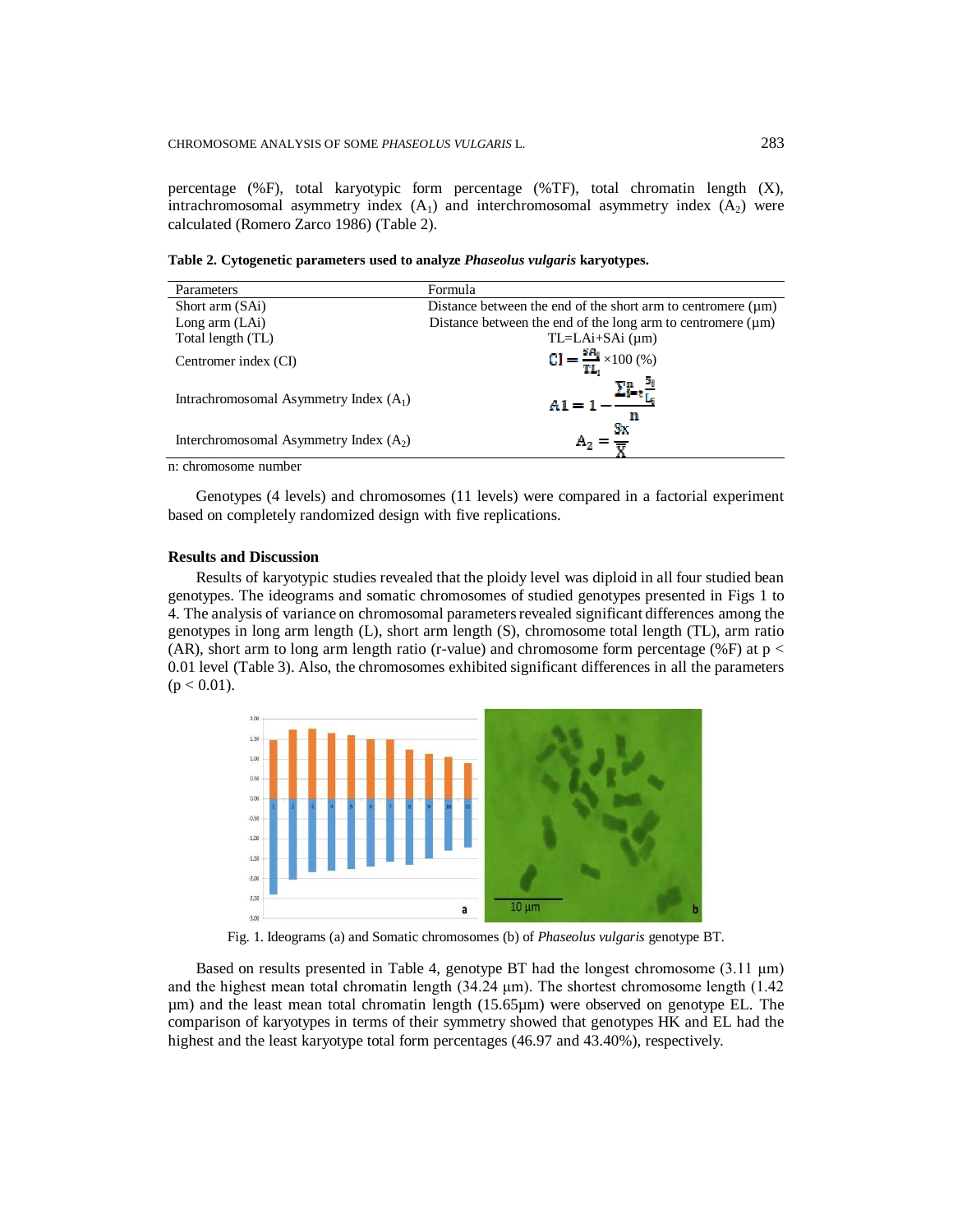

Fig. 2. Ideograms (a) and Somatic chromosomes (b) of *Phaseolus vulgaris* genotype HK.



Fig. 3. Ideograms (a) and Somatic chromosomes (b) of *Phaseolus vulgaris* genotype VN.



Fig. 4. Ideograms (a) and Somatic chromosomes (b) of *Phaseolus vulgaris* genotype EL.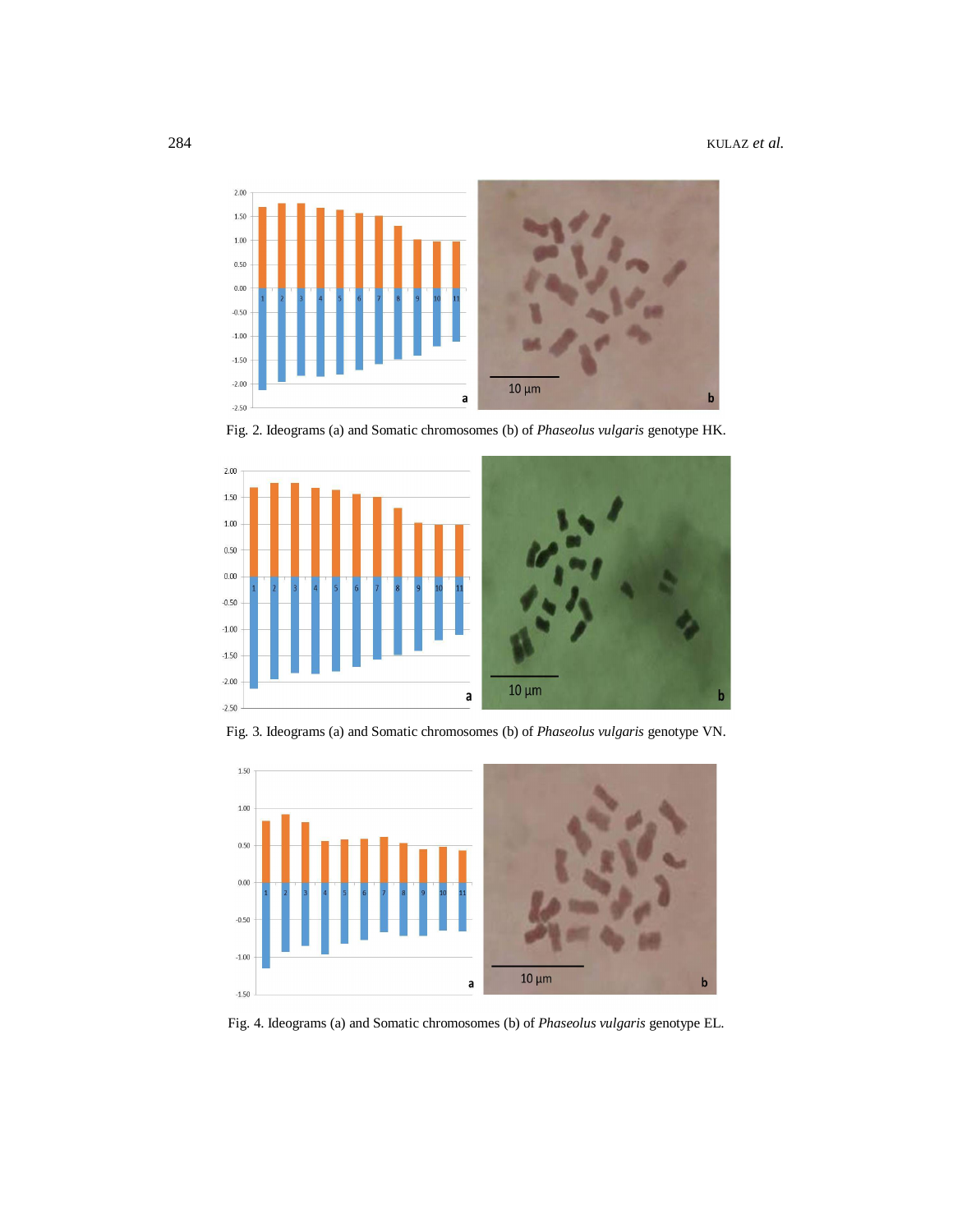| Sources of variance(SOV)     | Df  | MS         |              |            |              |            |             |
|------------------------------|-----|------------|--------------|------------|--------------|------------|-------------|
|                              |     | S          |              | TL         | AR           | r-value    | $\%$ F(TL)  |
| Genotypes                    | 10  | $8.279***$ | $9.419***$   | 35.499**   | $0.435***$   | $0.118***$ | $0.924***$  |
| Chromosome                   |     | $1.108***$ | $1.457***$   | $4.676***$ | $0.279***$   | $0.089***$ | $15.105***$ |
| Genotype $\times$ Chromosome | 30  | $0.058***$ | $0.046^{ns}$ | $0.144***$ | $0.114^{ns}$ | $0.027***$ | $0.584**$   |
| Error                        | 176 | 0.021      | 0.029        | 0.052      | 0.066        | 0.014      | 0.198       |
| Total                        | 219 |            |              |            |              |            |             |

**Table 3. ANOVA for chromosomal parameters in studied** *Phaseolus vulgaris* **genotypes.**

S: Short arm, L: Long arm, TL: Total length, AR: Arm ratio. \*\*: Significant at  $p < 0.01$ , <sup>ns</sup>: Not significant

| KF                         | <b>ST</b>     | <b>SAT</b>               | X                | $%$ TF                         | % $F \pm Se$  |  |  |
|----------------------------|---------------|--------------------------|------------------|--------------------------------|---------------|--|--|
| $2x=2n=20m+2sm$            | 1 A           |                          | $34.24 \pm 0.35$ | $45.22 \pm 1.52$               | $4.11 + 0.91$ |  |  |
| $2x=2n=22m$                | 1 A           | $\overline{\phantom{a}}$ | $33.98 + 1.35$   | $46.97 + 0.70$                 | $4.27 + 0.96$ |  |  |
| $2x=2n=22m$                | 1 A           |                          | $24.90 + 1.12$   | $45.58 + 1.30$                 | $4.14 + 0.88$ |  |  |
| $2x=2n=22m$                | 1 A           |                          | $15.65 \pm 0.99$ | $43.40 + 1.22$                 | $3.95 + 1.12$ |  |  |
| Table continued right side |               |                          |                  |                                |               |  |  |
| r-value+Se                 | $AR + Se$     |                          | $TL \pm Se$      | $S \pm Se$<br>$L \pm Se$       | Genotype      |  |  |
| $0.83 + 0.11$              | $1.25 + 0.10$ | $3.11 + 0.32$            |                  | $1.70 + 0.38$<br>$1.41 + 0.35$ | <b>BT</b>     |  |  |
| $0.44 + 0.16$              | $1.15 + 0.05$ | $3.09 + 0.12$            |                  | $1.64 + 0.33$<br>$1.64 + 0.33$ | <b>HK</b>     |  |  |
| $0.43 + 0.09$              | $1.21 + 0.08$ | $2.26 \pm 0.10$          |                  | $1.03 + 0.22$<br>$1.23 + 0.28$ | VN            |  |  |
| $0.39 + 0.05$              | $1.36 + 0.07$ | $1.42 + 0.10$            |                  | $0.80 + 0.18$<br>$0.62 + 0.18$ | EL            |  |  |

**Table 4. Karyotype characteristics in four genotypes of** *Phaseolus vulgaris.*

Se: Standard error, L: Long Arm, S: Short arm, TL: Total chromosome length, AR: Arm Ratio, %F: Form percentage, %TF: Total form percentage, X: Karyotype total chromatin length(um), SAT: Satelite, ST: Stebbins classification, KF: Genotype karyotype formula, m: metacentric.

Based on Stebbins's (1971) classification, all the genotypes were placed in class 1A. Based on Levan's (Levan *et al.* 1964), all chromosomes of genotypes VN, HK, and EL were of metacentric (m) type whereas genotype BT had a pair of sub-metacentric (sm) chromosome, and the remains were metacentric (m) type. The results of these two methods are absolutely consistent and showed that the studied bean genotypes have symmetric karyotypes and have primitive evolutionary condition. Results of means comparison among different bean chromosomes by DMRT ( $p < 0.01$ ) showed that the chromosomes are classified into seven groups by the parameter L. Chromosomes 1 and 2 each fall into a separate group (Table 5). The chromosomes are also categorized into six groups based on the parameter S. Based on the parameter TL, the chromosomes were divided into nine overlapping groups. Chromosome 8 falls into a separate group and chromosomes 9, 10 and 11 are grouped together.

The comparison of means among the studied bean genotypes (Table 6) by Duncan's multiple range test  $(p < 0.01)$  categorized the genotypes in three groups in terms of the parameters L, S, and TL. Genotypes BL and HK were separately placed in a single group, perhaps implying their weaker kinship with the other genotypes.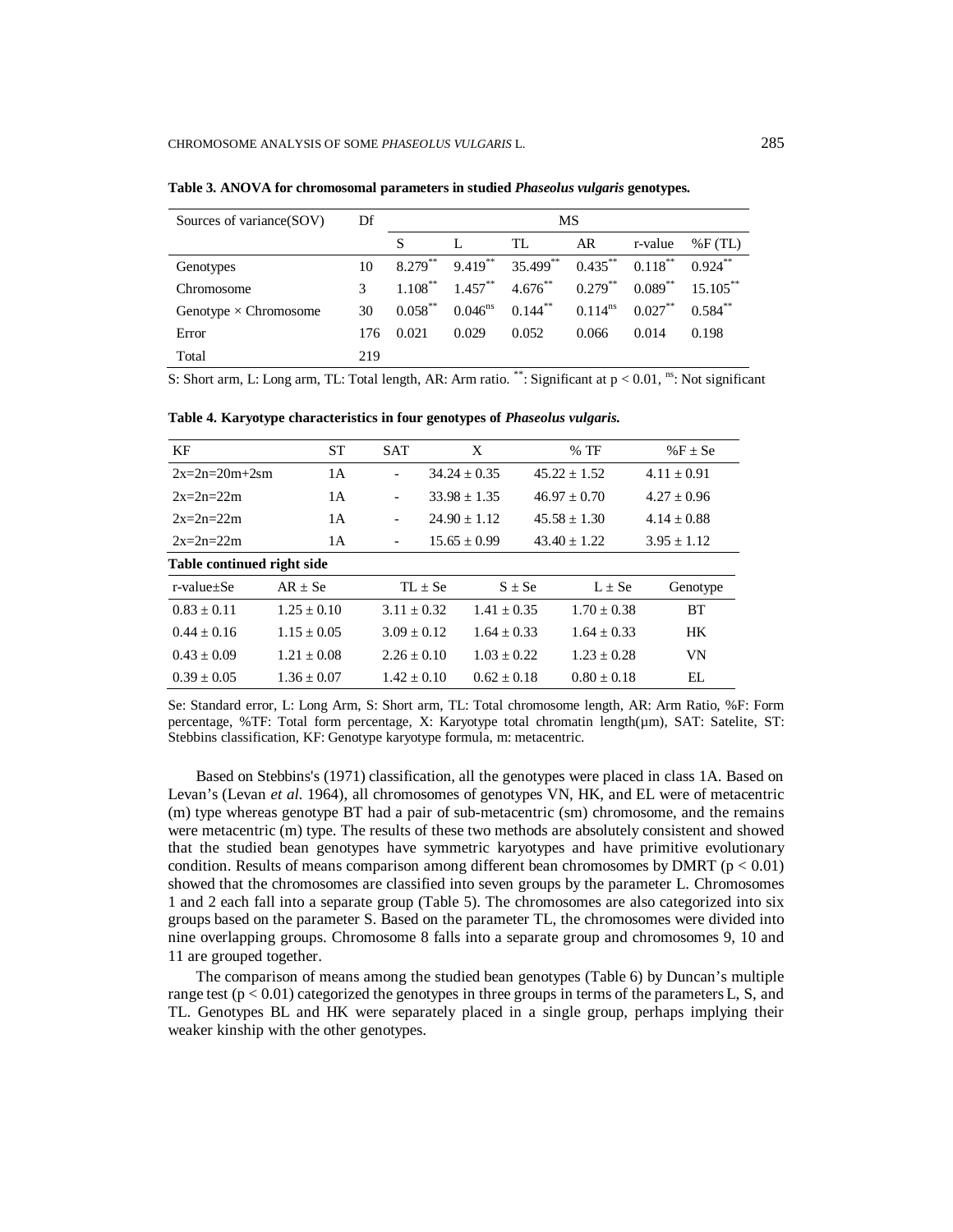| Chr.no. |                                 | S                                | TL                              | AR                           | r-value                          | %F                              |
|---------|---------------------------------|----------------------------------|---------------------------------|------------------------------|----------------------------------|---------------------------------|
| 1       | $1.832 \pm 0.062^a$             | $1.314 \pm 0.022^{ab}$           | $3.146 + 0.021^a$               | $1.447 + 0.024$ <sup>a</sup> | $0.742 \pm 0.019$ <sup>d</sup>   | $4.931 \pm 0.062^{ab}$          |
| 2       | $1.689 \pm 0.141^b$             | $1.416 + 0.010^a$                | $3.033 \pm 0.034^{ab}$          | $1.135 + 0.011^b$            | $0.89 \pm 0.001$ <sup>abc</sup>  | $5.285 + 0.062^a$               |
| 3       | $1.477 + 0.142^c$               | $1.413 + 0.012^a$                | $2.891 \pm 0.042$ <sup>bc</sup> | $1.049 + 0.004^b$            | $0.954 + 0.003a$                 | $5.193 + 0.058$ <sup>a</sup>    |
| 4       | $1.488 + 0.085$ <sup>c</sup>    | $1.283 \pm 0.016$ <sup>bc</sup>  | $2.771 \pm 0.012^{cd}$          | $1.269 \pm 0.013^{ab}$       | $0.836 \pm 0.013$ bcd            | $4.576 + 0.062$ <sup>bc</sup>   |
| 5       | $1.431 + 0.148$ <sup>c</sup>    | $1.224 \pm 0.134$ <sup>bcd</sup> | $2.655 \pm 0.020$ <sup>de</sup> | $1.227 \pm 0.012^{ab}$       | $0.837 \pm 0.012$ <sup>bcd</sup> | $4.384 \pm 0.054$ <sup>cd</sup> |
| 6       | $1.363 \pm 0.019^{cd}$          | $1.164 \pm 0.171$ <sup>cd</sup>  | $2.528 \pm 0.077$ <sup>ef</sup> | $1.237 \pm 0.009^{ab}$       | $0.847 \pm 0.015$ <sup>bcd</sup> | $4.183 + 0.049$ <sup>d</sup>    |
| 7       | $1.241 \pm 0.831$ <sup>de</sup> | $1.151 + 0.019$ <sup>d</sup>     | $2.392 \pm 0.003$ <sup>fg</sup> | $1.0915 \pm 0.002^b$         | $0.924 \pm 0.019^{ab}$           | $4.172 + 0.062^d$               |
| 8       | $1.232 \pm 0.057$ <sup>de</sup> | $0.993 + 0.061$ <sup>e</sup>     | $2.225+0.006^8$                 | $1.284 \pm 0.011^{ab}$       | $0.805 + 0.003$ <sup>cd</sup>    | $3.605 + 0.029^e$               |
| 9       | $1.147 \pm 0.018$ ef            | $0.855 + 0.073$ <sup>f</sup>     | $2.002 + 0.001$ <sup>h</sup>    | $1.39 + 0.002^a$             | $0.745 + 0.012^d$                | $3.120 + 0.036$ <sup>f</sup>    |
| 10      | $1.015 \pm 0.025$ <sup>fg</sup> | $0.815 + 0.002^t$                | $1.83+0.119hi$                  | $1.264 \pm 0.024^{ab}$       | $0.803 + 0.017$ <sup>cd</sup>    | $3.013 + 0.039$ <sup>f</sup>    |
| 11      | $0.95 \pm 0.009$ <sup>g</sup>   | $0.769 \pm 0.022^t$              | $1.719 + 0.0031$                | $1.277 \pm 0.033^{ab}$       | $0.819 \pm 0.024$ <sup>bcd</sup> | $2.850 \pm 0.053$ <sup>f</sup>  |

**Table 5. Chromosome parameters means comparison among** *Phaseolus vulgaris* **chromosomes.**

L: long arm, S: short arm, TL: total length, AR: arm ratio, F: form percentage. Means within each column followed by different lowercase letters are significantly different at the %1 level according to Duncan's multiple test range.

**Table 6. Chromosome parameters means comparison among** *Phaseolus vulgaris* **genotypes.**

| Genotype  | .,                             |                                | TL.                            |  |
|-----------|--------------------------------|--------------------------------|--------------------------------|--|
| BL        | $1.704 \pm 0.171$ <sup>a</sup> | $1.408 \pm 0.114$ <sup>a</sup> | $3.112 + 0.303^a$              |  |
| <b>HK</b> | $1.638 \pm 0.124$ <sup>a</sup> | $1.45 + 0.002^a$               | $3.088 \pm 0.223$ <sup>a</sup> |  |
| VN        | $1.23 + 0.119^b$               | $1.03 + 0.003^b$               | $2.262 \pm 0.173^b$            |  |
| EI.       | $0.806 \pm 0.175$ <sup>c</sup> | $0.618 + 0.091$ <sup>c</sup>   | $1.424 \pm 0.210$ <sup>c</sup> |  |

L: long arm, S: short arm, TL: total length. Means within each column followed by different lowercase letters are significantly different at the %1 level according to Duncan's multiple test range.

The chromosome number in the nine examined genotypes of *Phaseolus vulgaris* L. was found to be diploid with 2n = 22 confirming earlier reports on the chromosome numbers of *Phaseolus vulgaris* (Karpetschenko 1925, Mercado-Ruaro and Delgado Salinas 1996, 1998). The karyotype analysis revealed that the genotypes HK and VN have eleven metacentric chromosomes while genotypes BT and EL have ten metacentric chromosomes plus one submetacentric chromosome. These results disagree with Haq *et al*. (1980) who concluded that the chromosomes of *Phaseolus vulgaris* can arbitrarily be described with median, submedian or subterminal centromeres, but the present findings agree with Mercado-Ruaro and Delgado-Salinas (2000) who reported a predominance of metacentric and submetacentric chromosomes. These variations in the gross morphology of the chromosomes might be due to the occurrence of pericentric and paracentric inversions and translocation which have been regarded as the main factors involved in the karyotypic evolution of the genus *Phaseolus* by some authors (Sarbhoy 1977, 1980, Sinha and Roy 1979a, b). In the present study, the mean chromosome length of the genotypes VN (2.26µm) and EL (1.42 µm) are generally smaller than the size reported by Sarbhoy (1978) regarding the mean length of chromosome for *Phaseolus vulgaris* (3  $\mu$ m), while in genotypes BT and HK mean length of chromosomes  $(3.11 \mu m$  and  $3.09 \mu m)$  are near the size which was reported by Sarbhoy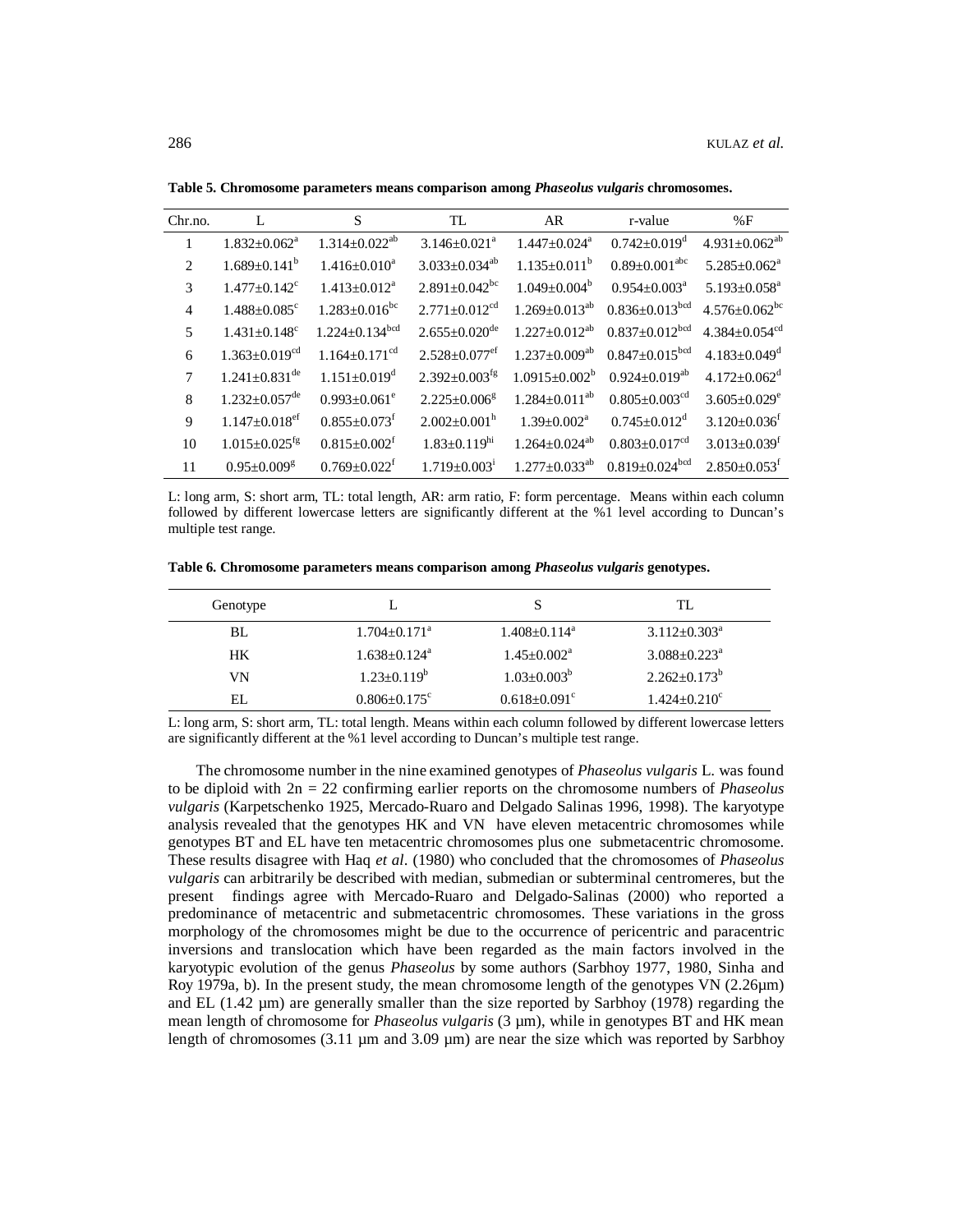(1978). Present results showed that genotypes BT and HK have the longer chromosomes and VN and EL genotypes have smaller chromosomes while the moderate genotypes have intermediate chromosomes.

Chromosome total length is the first factor reflecting the DNA content of a nucleus and the ratio of DNA content and protein content, which is always constant at all growth stages, shows the amount of genetic material. This ratio is of crucial biological significance. The results showed significant differences in chromosome length of each genotype in all parameters of chromosomes. All four genotypes had no satellite. According to Stebbins' bilateral table, all four genotypes were placed in Class 1A, so they had high chromosomal symmetry. This index, thus, failed to show the diversity of the four genotypes. Genotype BT had more symmetric karyotype than genotypes HK, VN and EL. The results absolutely consistent and showed that the bean genotypes studied here have symmetric karyotype and have primitive evolutionary condition.

#### **Acknowledgments**

This study was carried under the project "2014-ZF-B186" by financial supporting from Van Yuzuncu Yil University, Van, Türkiye, Bilimsel Araştirma Project (BAP).

### **References**

- Agayev YM 1996. Advanced squash methods for investigation of plant chromosomes. 4th. Iran. Cong. Crop. Pro. Breed. Sci. Isfahan University of Technology. Isfahan, Iran.
- Gupta PK 1995. Cytogenetic. Rastogiand company, Maruat, India. 418 pp.
- Haq MN, Lane GR and Smart J 1980. The cytogenetics of *Phaseolus vulgaris* L., *Phaseolus coccineus* L., their interspecific hybrids, derived amphidiploid and backcross progeny in relation to their potential exploitation in breeding. Cytologia **45**: 791-798.
- Karpetschenko GD 1925. On the chromoscontentomes of Phaseolinae. Bull. Appl. Bot. Pl. Breed. Leningrad **14**: 143-148.
- Levan A, Fredga K and Sandbery A. 1964. Nomencleature for centromeric position on chromosome. Heriditas **52:** 201-220.
- Mercado-Ruaro P and Delgado-Salinas A 1996. Kariological studies in several Mexican species of *Phaseolus* L. and *Vigna savi* (Phaseoline, Fabaceae). *In:* Advances in legume systematics, Pickersgill B and Lock JM (Eds), Royal Botanic Garden, Kew. pp. 83-87.
- Mercado-Ruaro P and Delgado-Salinas A 1998. Karyotipic studies on species of *Phaseolus* (Fabaceae-Phaseolinae). Am. J. Bot. **85**: 1-9.
- Mercado-Ruaro P and Delgado-Salinas A 2000. Cytogenetic studies in *Phaseolus* L. (Fabaceae). Gen. Mol. Biol. **23:** 4.
- Mihaela CM, Sorin CC, Capraru G and Soiman O 2005. Karyotype analysis in *Phaseolus vulgaris* L. cultivars. Biol. Mol. 177-180.
- Mirzaie-Nodoushan H, Mehrpur S, Rezaie M and Rashvand S 2002. Primary karyotypic investigation on several populations of *Aloe litoralis*. Iran. J. Rang. For. Pl. Breed. Gen. Res. **9**: 49-84.
- Mohammadi S 2006. Molecular data analysis from the perspective of genetic diversity. Proc. 9<sup>th</sup>. Conf. Iran. Agri. Pl. Breed. Sci. Karaj: Seed and Plant Improvement Institute.
- Najafi S, Zarifi AE and Avci BM 2013. Karyotype characterization of reputed variety of fenugreek (*Trigonella foenum-graecum*) in West Azerbayjan-Iran. J. Appl. Biol. Sci. **7**(1): 31-34.
- Palmer JD, Shan F, Galwey N and Van G 2003. New methods for comparsion of chromosomes within and between species. Caryologia **56**: 223-227.
- Quick DLJ 1993. Principles and techniques of contemporary taxonomy. Chapman and Hall.
- Romero ZC 1986. A new method for estimating karyotype asymmetry. Taxon **36**: 526-530.